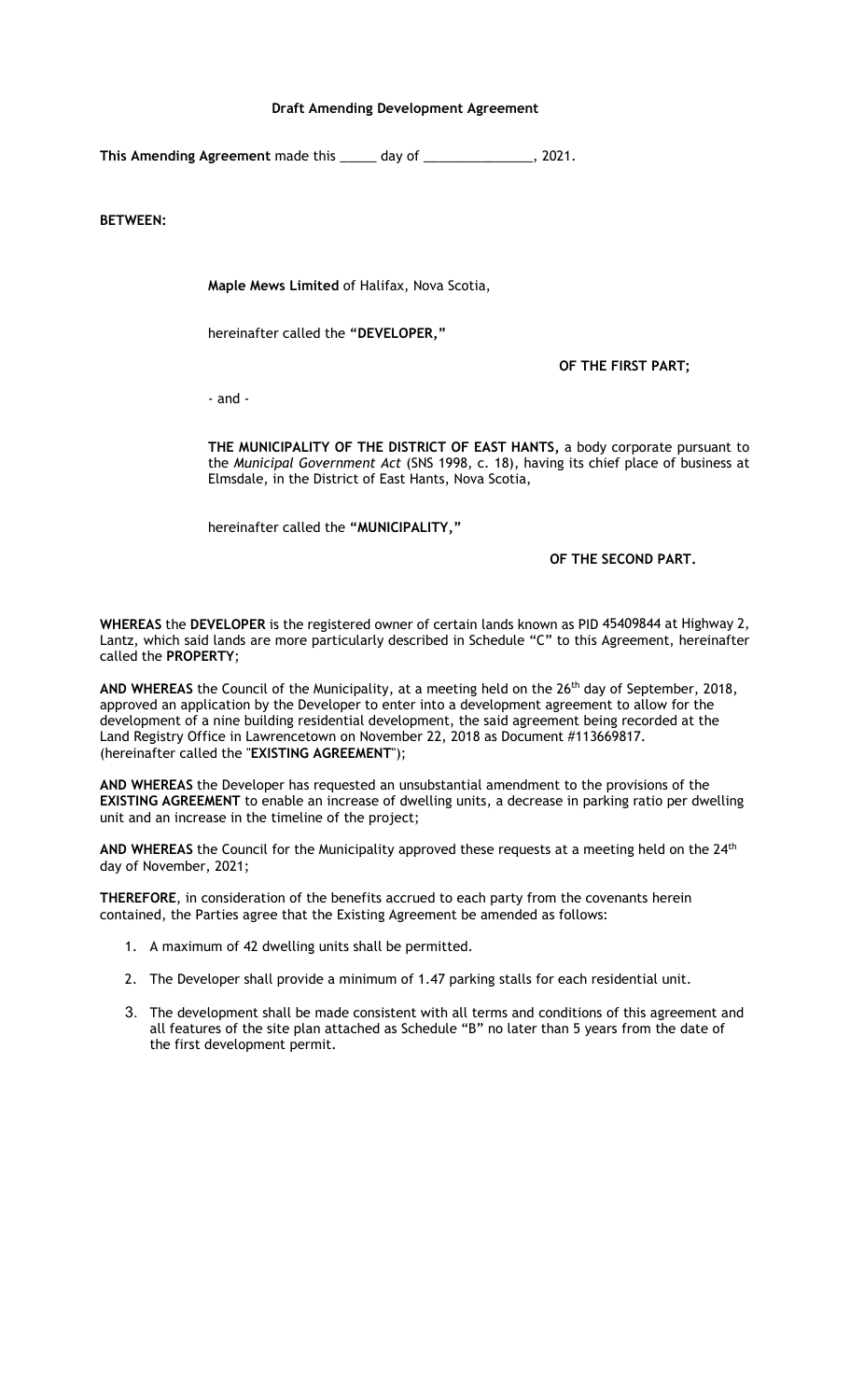**IN WITNESS WHEREOF** the parties hereto for themselves, their successors and assigns have hereunto set their hands and seals as of the day and year first above written.

SIGNED, SEALED AND DELIVERED in the presence of:

> **MAPLE MEWS LIMITED** Developer

Witness Jason Brunt President

## **MUNICIPALITY OF EAST HANTS** Municipality

Witness **Kim Ramsay** Chief Administrative Officer & Municipal Clerk

On this \_\_\_\_\_ day of \_\_\_\_\_\_\_\_\_\_\_\_\_\_\_\_, 2021, before me the, subscriber personally came and appeared \_\_\_\_\_\_\_\_\_\_\_\_\_\_\_\_\_\_\_\_\_\_\_\_\_\_\_\_\_\_, a<br>subscribing witness to the foregoing subscribing witness to the agreement, who having been by me duly sworn, made oath and said that the Developer, one of the parties thereto, signed, sealed and delivered the same in his/her presence.

Province of Nova Scotia, City of Halifax. Province of Nova Scotia, County of Hants.

On this \_\_\_\_\_\_day of \_\_\_\_\_\_\_\_\_\_\_\_\_, 2021, before me, the subscriber personally came and appeared \_\_\_\_\_\_\_\_\_\_\_\_\_\_\_\_\_\_\_\_\_\_\_\_\_\_\_\_, a subscribing witness to the foregoing agreement, who having been by me duly sworn, made oath and said that Kim Ramsay, CAO & Municipal Clerk, signing authority for the Municipality of East Hants, one of the parties thereto, signed, sealed and delivered the same in his/her presence.

A Commissioner of the Supreme Court of Nova Scotia

A Commissioner of the Supreme Court of Nova Scotia